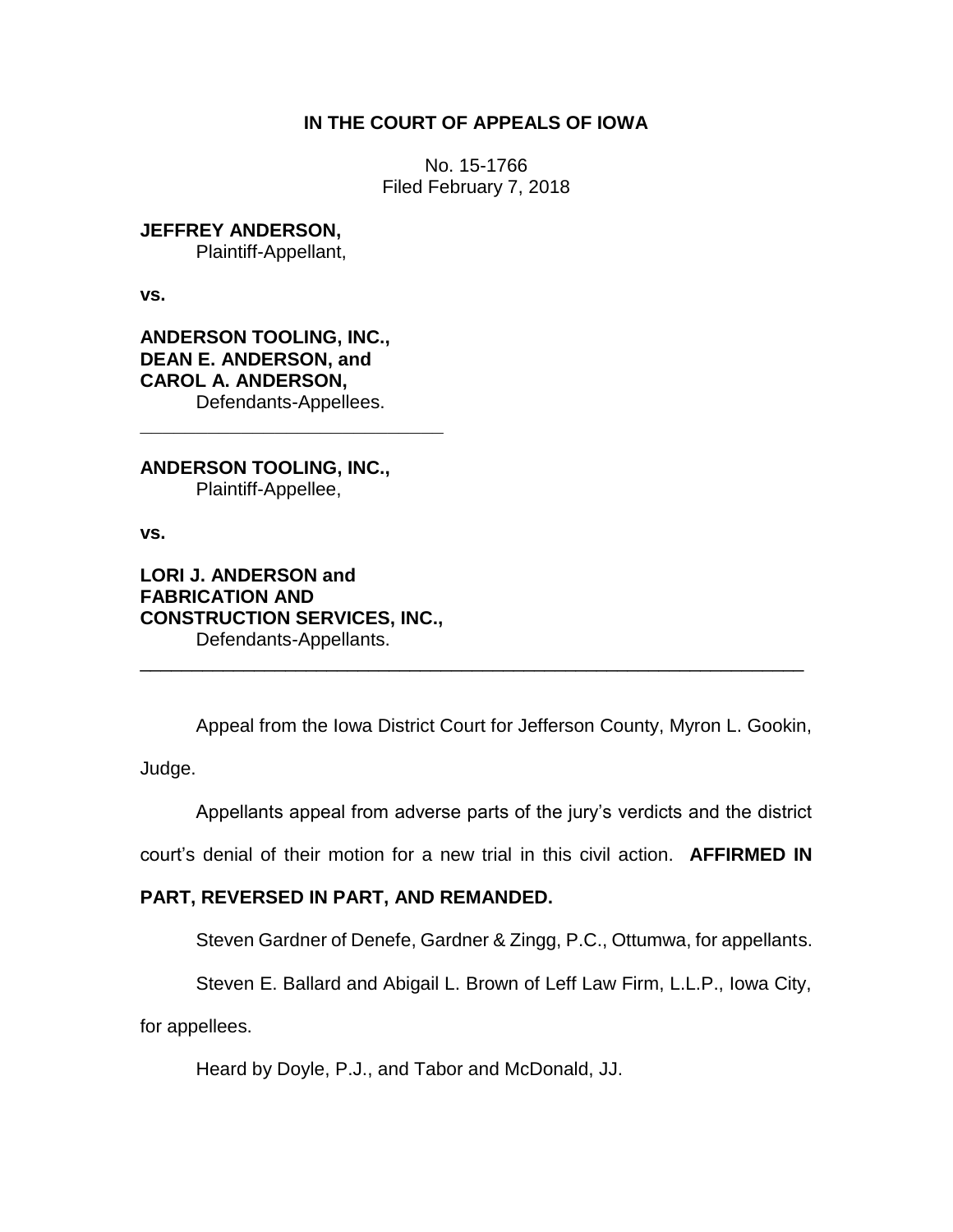## **DOYLE, Judge.**

Appellants Jeffrey Anderson, his wife Lori Anderson, and their business Fabrication and Construction Services, Inc. appeal adverse parts of the jury's verdicts found in favor of Anderson Tooling, Inc. and its owners, Dean and Carol Anderson. Appellants challenge several aspects of the jury's verdicts and the court's denial of their motion for a new trial, among other things. We affirm in part, reverse in part, and remand.

### *I***.** *Background Facts and Proceedings***.**

Dean Anderson and Jeff Anderson are brothers. Dean is married to Carol and Jeff to Lori. In or about 1996, Dean and Carol started their business, Anderson Tooling, Inc., also called ATI for short. ATI has many facets, but its primary focus is "rigging"—moving large and heavy manufacturing machines around the country. The company does more than just move machinery, it also provides turnkey machine installation. ATI also operates what is essentially a salvage yard for big, unwanted manufacturing machinery and parts. Unlike many of its competitors, if a client needs a big machine removed and no longer wants it, ATI may accept the machinery as a portion of its compensation for the machine's removal.

In 2005, Dean asked Jeff to come work for ATI. ATI was in need of organization—particularly with respect to its bookkeeping—and Jeff, who had a master's degree in business administration, had experience managing manufacturing facilities. Jeff had also performed some consulting work for ATI in the past. Dean, Carol, Jeff, and Lori met at Jeff and Lori's home to talk about details of Jeff's employment. Jeff took notes of the conversation in a note book.

2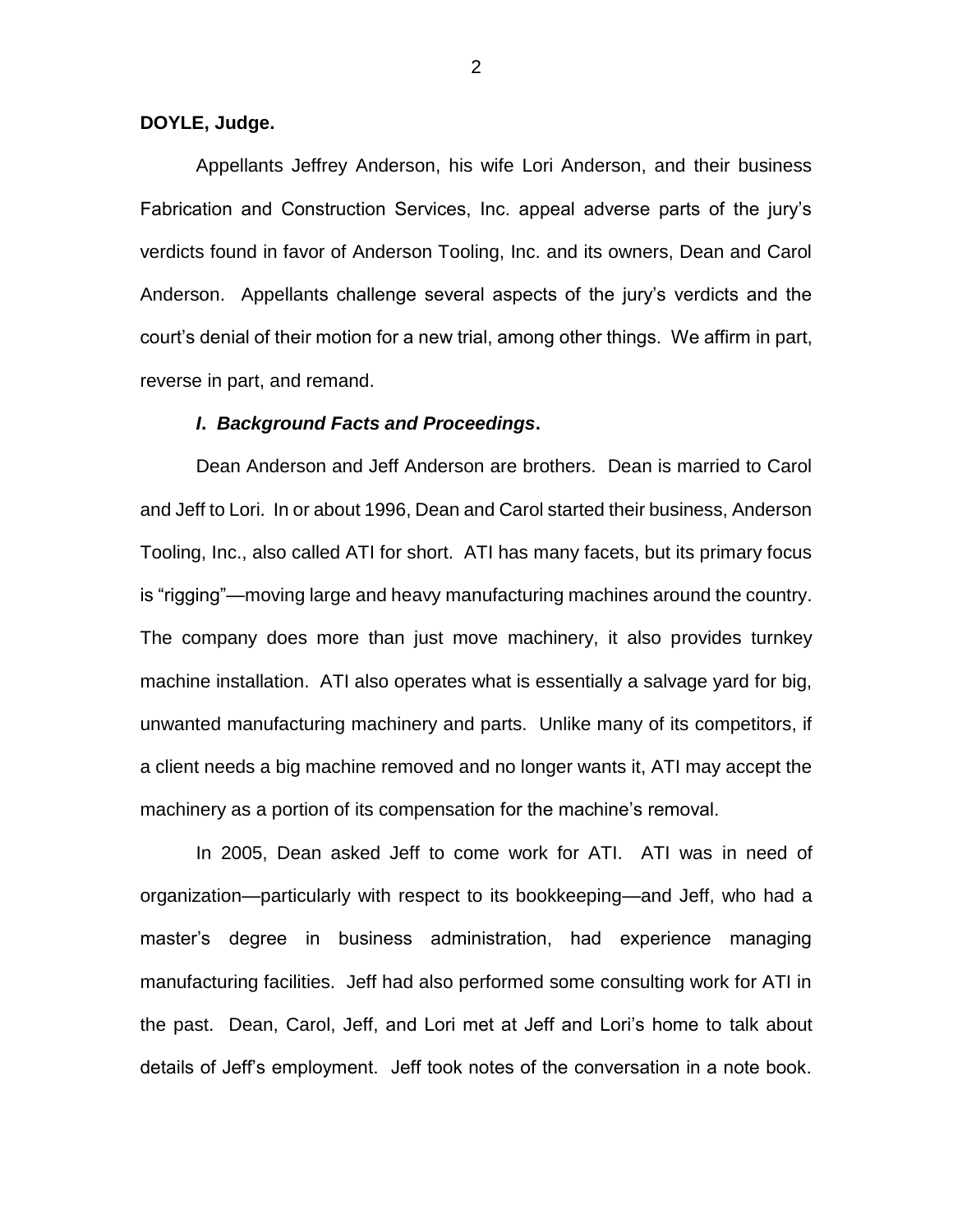Jeff's and Dean's initials appear on the first page of the notes.<sup>1</sup> The notes indicate a base salary of \$52,000 and provide:

100, Regent every 6 r

The notes do not define profit or otherwise explain the use of the word.

Jeff began working for ATI. Lori also began working for ATI as a bookkeeper. Jeff worked for ATI until Dean fired him in 2011.

Jeff subsequently sued ATI, Dean, and Carol, asserting four claims: violation of Iowa Wage Payment Collection Law, breach of contract, tortious discharge, and interference with contractual relations. ATI, Dean, and Carol answered, asserted affirmative defenses, and made counterclaims against Jeff for conversion, intentional interference with contracts, interference with a prospective business advantage, breach of fiduciary duty, and misappropriation of trade secrets. ATI then sued Jeff's wife Lori and Jeff's business Fabrication & Construction Services, Inc., also called "FabCon," asserting claims of breach of fiduciary duty by Lori, conversion, intentional interference with contracts, interference with prospective business advantage, and conspiracy. The lawsuits were consolidated for trial.

A jury trial commenced May 13, 2015. Differing accounts of events leading to Jeff's firing were given by Jeff and Dean, among others. Jeff claimed ATI, by way of Dean and Carol, concealed profits to keep from having to pay Jeff a percentage of that profit. Jeff asserted that when he called Dean and Carol out on

 $\overline{a}$ 

 $1$  Both Dean and Carol deny that Dean initialed the notes.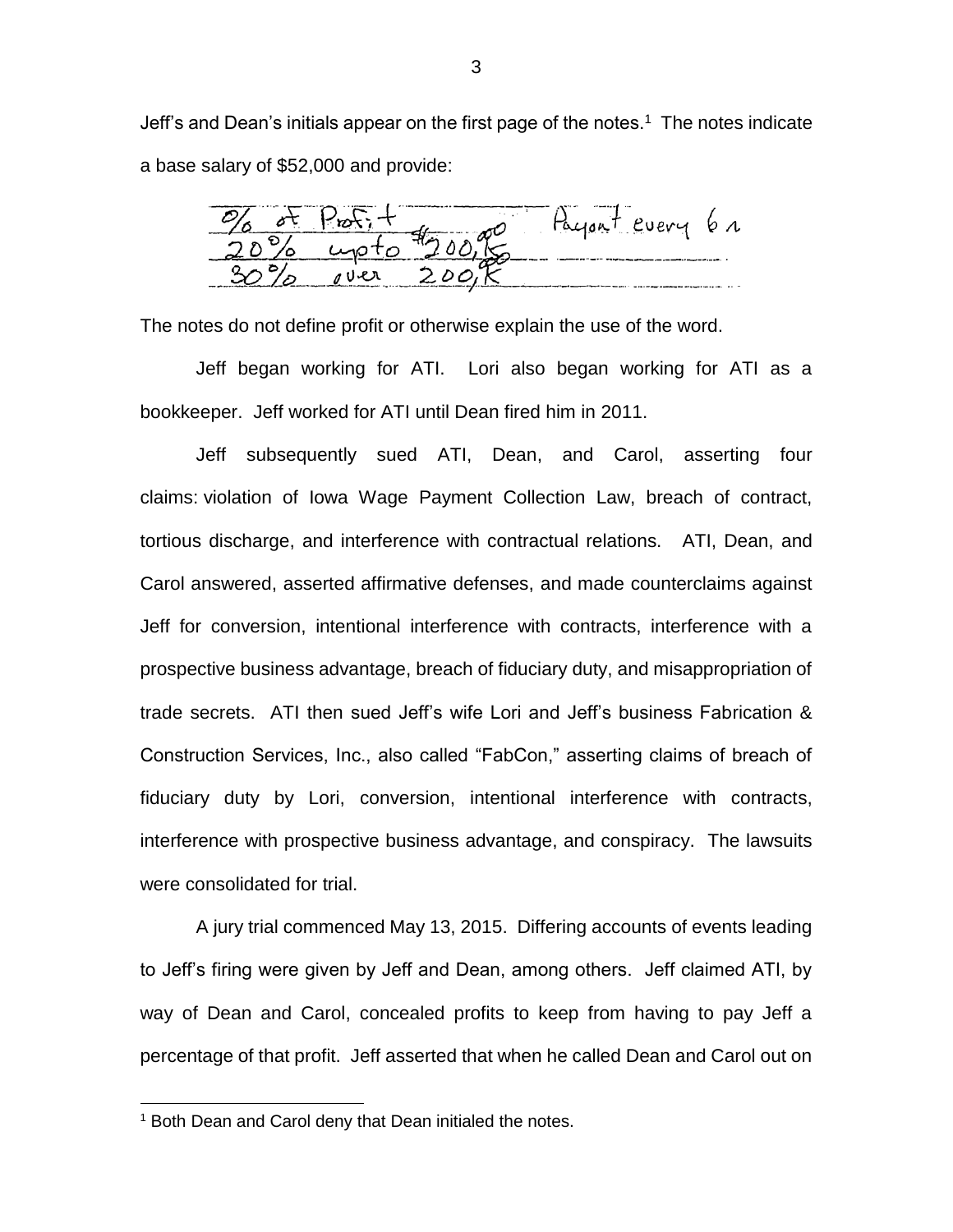this, they fired him rather than paid him, in breach of his contract and Iowa law. Conversely, Dean and Carol claimed Jeff was fired for mismanaging ATI and taking money from ATI he was not due. They also asserted he gave ATI's customer list and rate information to FabCon, Jeff's business, which FabCon, Jeff, and Lori used to compete with ATI and later sold to another competitor. After hearing almost two weeks of testimony and receiving over one hundred and sixty exhibits, the matter was submitted to the jury on June 3, 2015. The jury was given two verdict forms with some sixty-eight special interrogatories, along with the court's instructions. The first verdict form concerned Jeff's claims against ATI, Dean, and Carol. With respect to Jeff's claim that ATI violated the Iowa Wage Payment Collection Law, the jury found ATI did not owe Jeff for unpaid profitsharing or for accrued vacation. On Jeff's breach-of-contract and intentionalinterference-with-a-contract claims, the jury found Jeff did not have a contract with ATI with which to breach or interfere. However, the jury did find Jeff was an employee of ATI and was discharged by ATI for pursuing unpaid wages, causing Jeff damages. On the line for "lost earnings from discharge to present," the foreperson wrote, "\$52,000 + 37,387.01 = 89,387." The jury also awarded Jeff \$5000 for past emotional-distress damages on the claim. The jury found ATI owed Jeff money, but that neither Dean nor Carol abused the corporate privilege. Finally, the jury awarded Jeff \$52,000 in punitive damages against ATI, Dean, and Carol.

The second verdict form concerned ATI's claims against Jeff, Lori, and FabCon. The jury found no conversion of ATI's property by Jeff, Lori, or FabCon. However, the jury found ATI had prospective business relationships with which Jeff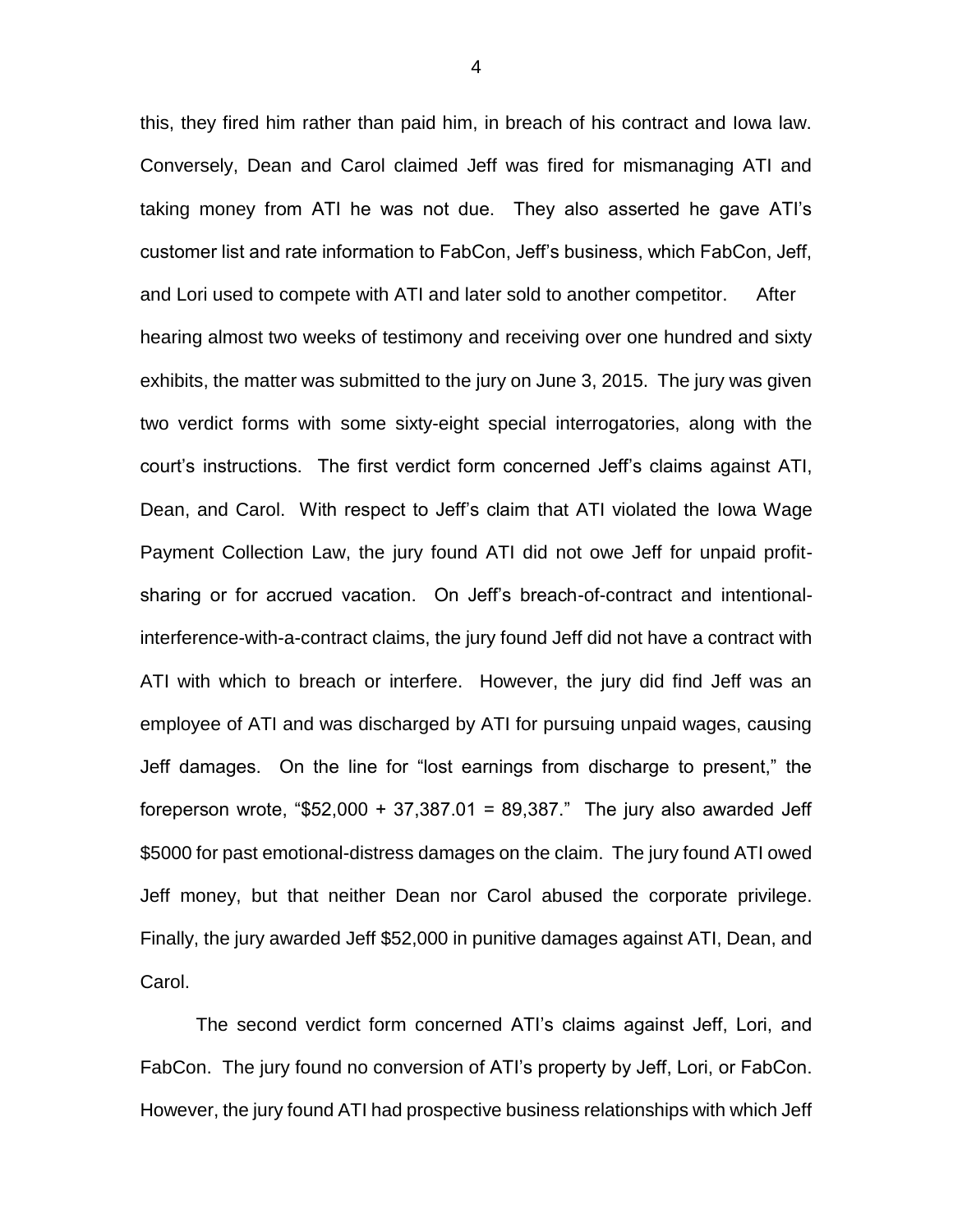intentionally and improperly interfered to ATI's detriment and caused ATI damages of \$336,072.54. Though the jury found that both Lori and FabCon knew of ATI's prospective relationships, the jury found only FabCon intentionally and improperly interfered with the potential relationships, but that the interference did not cause ATI not to enter into any of the prospective relationships. Additionally, the jury found no breach of fiduciary duty by Lori, but it found Jeff breached his fiduciary duty to ATI and caused ATI damages of \$436,225.18. The jury also found Jeff misappropriated ATI's trade secrets, but the misappropriation did not cause ATI damages. On ATI's conspiracy claim, the jury answered as follows:

X. Conspiracy

Question No. 38: Did Jeffery Anderson commit any of the wrongs of conversion, interference with a prospective business advantage, breach of fiduciary duty, or misappropriation of trade secrets?

Answer "yes" or "no."

ANSWER:  $\underbrace{\sqrt{2S}}$ <br>[If your answer is "no," do not answer any further questions in Section X; instead, go to Question No. 421

Question No. 39: Did Lori Anderson and Fabrication and Construction Services, Inc. participate in a conspiracy with Jeffery Anderson to appropriate funds and projects belonging to Anderson Tooling, Inc.

> Answer "yes" or "no." ANSWER: Yes

The jury found the conduct of Jeff, Lori, and FabCon constituted willful and

wanton disregard of the rights of ATI, Dean, and Carol, but it awarded no punitive

damages. Lastly, the jury found the conduct of Jeff, Lori, and FabCon was not

directed specifically at ATI, Dean, and Carol.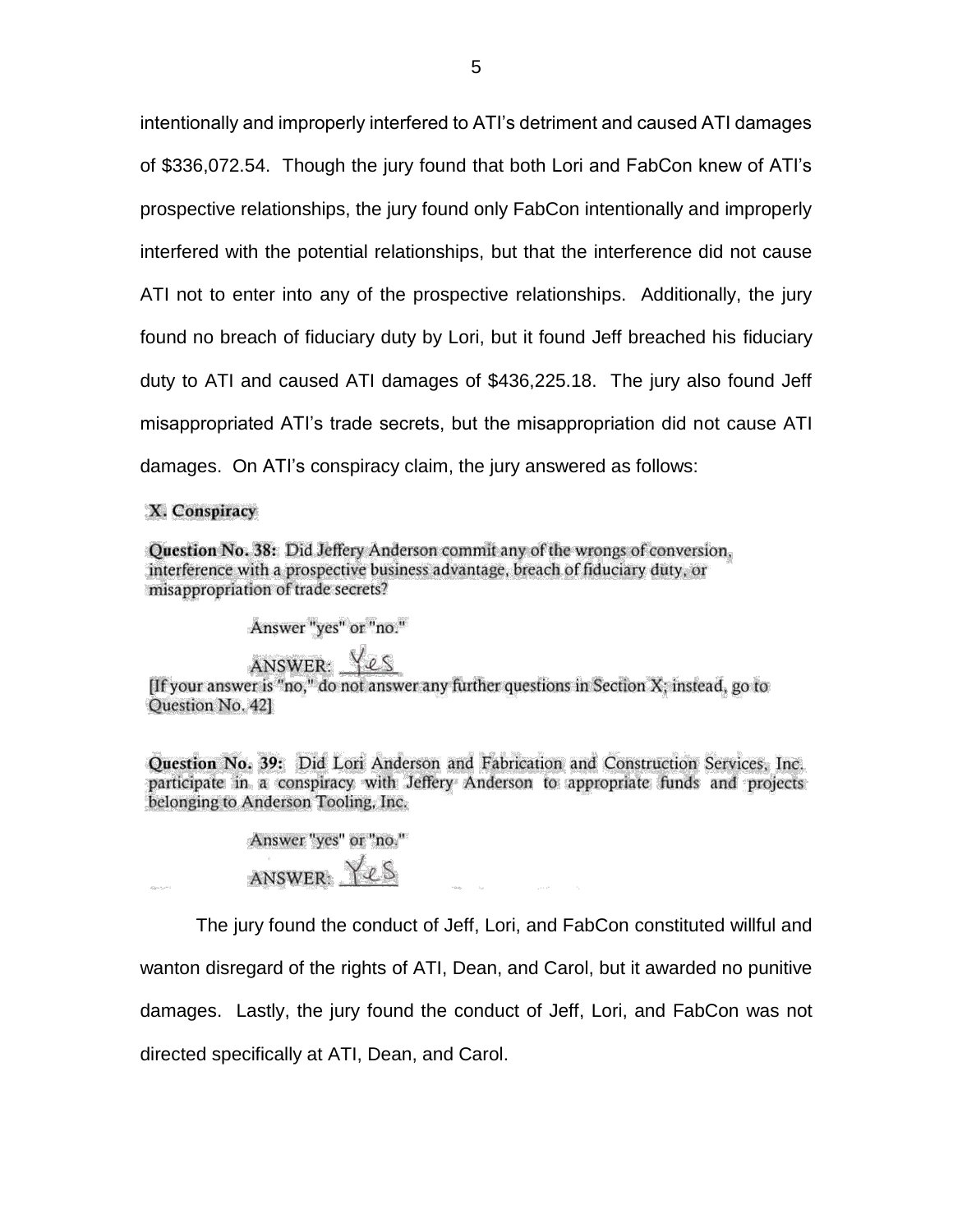Thereafter, the court entered a judgment in favor of Jeff against ATI of \$94,387.10 in compensatory damages plus \$52,000 in in punitive damages. The court also entered judgment in favor of ATI against Jeff of \$772,297.72 in compensatory damages. Several post-trial motions were subsequently filed, including motions by Jeff for judgment notwithstanding the verdicts and for a new trial. ATI filed an Iowa Rule of Civil Procedure 1.904(2) motion to enlarge, amend, or modify the court's judgment entry, as well as a motion for a judgment notwithstanding the verdict. It also filed a motion requesting that the judgment on the verdict against Jeff be entered against Jeff, Lori, and FabCon jointly and severally. Following a hearing on all of the motions, but for a few items, the court overruled and denied the parties' post-trial motions. Relevant here, the court amended and modified its judgment entry to provide judgment in favor of ATI and against Jeff, Lori, and FabCon, both jointly and severally, in the amount of \$772,297.72, based upon the jury's finding that Lori and FabCon conspired with Jeff in his wrongful conduct.

Jeff, Lori, and FabCon appeal, challenging the sufficiency of the evidence to support some of the jury's verdicts against them. They also assert the jury's verdict was inconsistent in several respects, entitling them a new trial or a judgment notwithstanding the verdict. Finally, they argue the court erred in sustaining ATI's rule 1.904(2) motion to add Lori and FabCon to the judgment as jointly and severally liable for the judgment amount.

### *II***.** *Scope and Standard of Review***.**

"We review the denial of a motion for new trial based on the grounds asserted in the motion." *Fry v. Blauvelt*, 818 N.W.2d 123, 128 (Iowa 2012).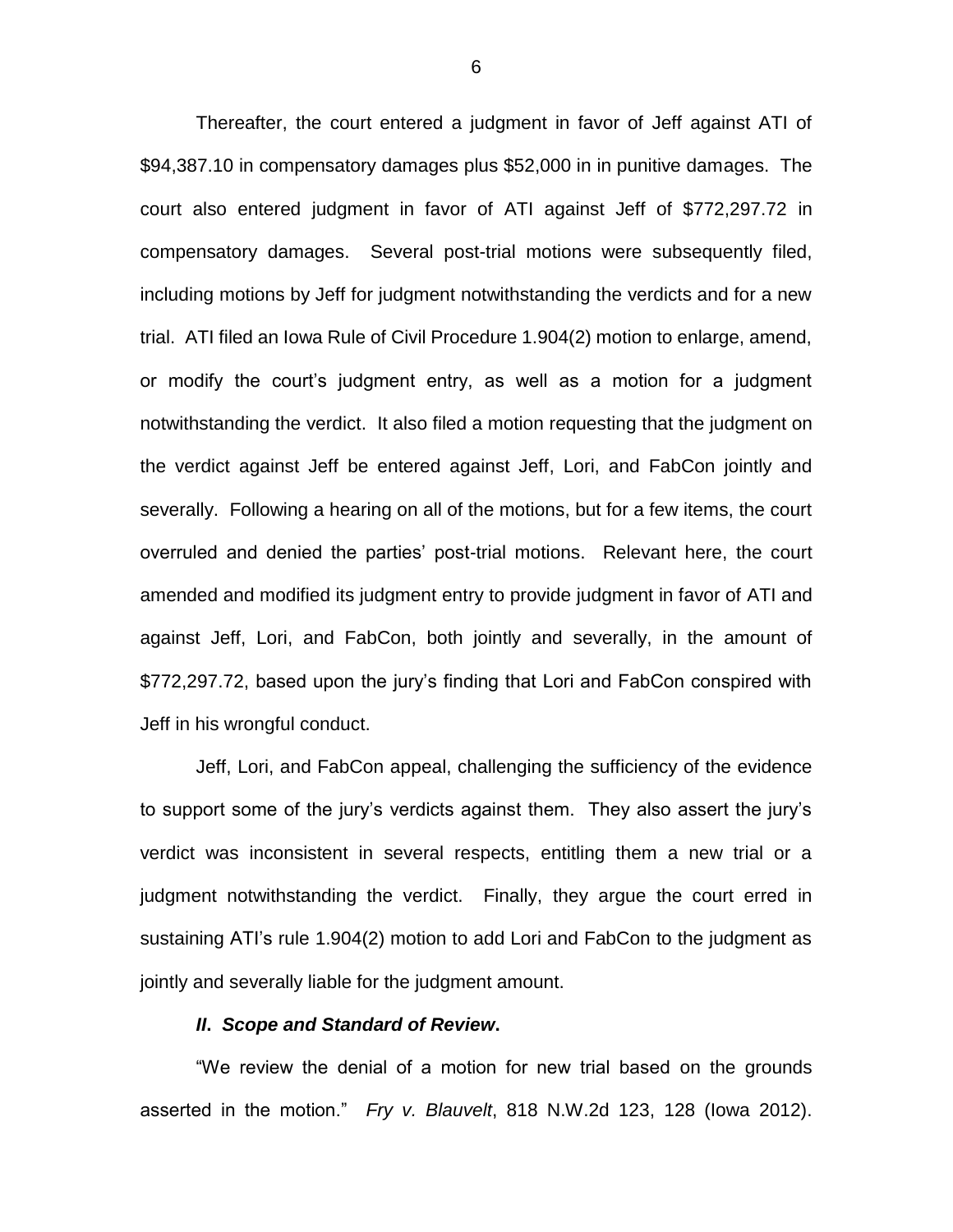Similarly, our review of the denial of a motion notwithstanding the verdict "is limited to those grounds raised in the directed verdict motion." *Pavone v. Kirke*, 801 N.W.2d 477, 487 (Iowa 2011). If a motion is based upon a legal question, such as whether a verdict is inconsistent, we review for correction of errors at law. *See id*. at 496. But, if a motion is based on a discretionary ground, our review is for an abuse of discretion. *See id*. at 487.

#### *III***.** *Discussion***.**

#### *A***.** *Sufficiency of Evidence***.**

The district court should grant a motion for a directed verdict—or a motion notwithstanding the verdict based upon the earlier motion for a directed verdict if substantial evidence does not support the elements of the claim. *See id*. Additionally, the trial court can grant a new trial if the jury's verdict "is not sustained by sufficient evidence, or is contrary to law." Iowa R. Civ. P. 1.1004(6). On appeal, the record evidence is viewed in the light most favorable to the nonmoving party, taking "into consideration all reasonable inferences that could be fairly made by the jury." *Pavone*, 801 N.W.2d. at 487. "Substantial evidence" exists if "reasonable minds would accept the evidence as adequate to reach the same findings. Where reasonable minds could differ on an issue, directed verdict is improper and the case must go to the jury." *Id*. (citations omitted). Consequently, if the issue was properly raised before the district court, we must determine if the court correctly found substantial evidence existed to submit the issue to the jury. *See id*. "Ultimately, 'we are reluctant to interfere with a jury verdict' or the district court's consideration of a motion for new trial made in response to the verdict." *Fry*, 818 N.W.2d at 128 (citations omitted). Likewise, appellate courts are loath to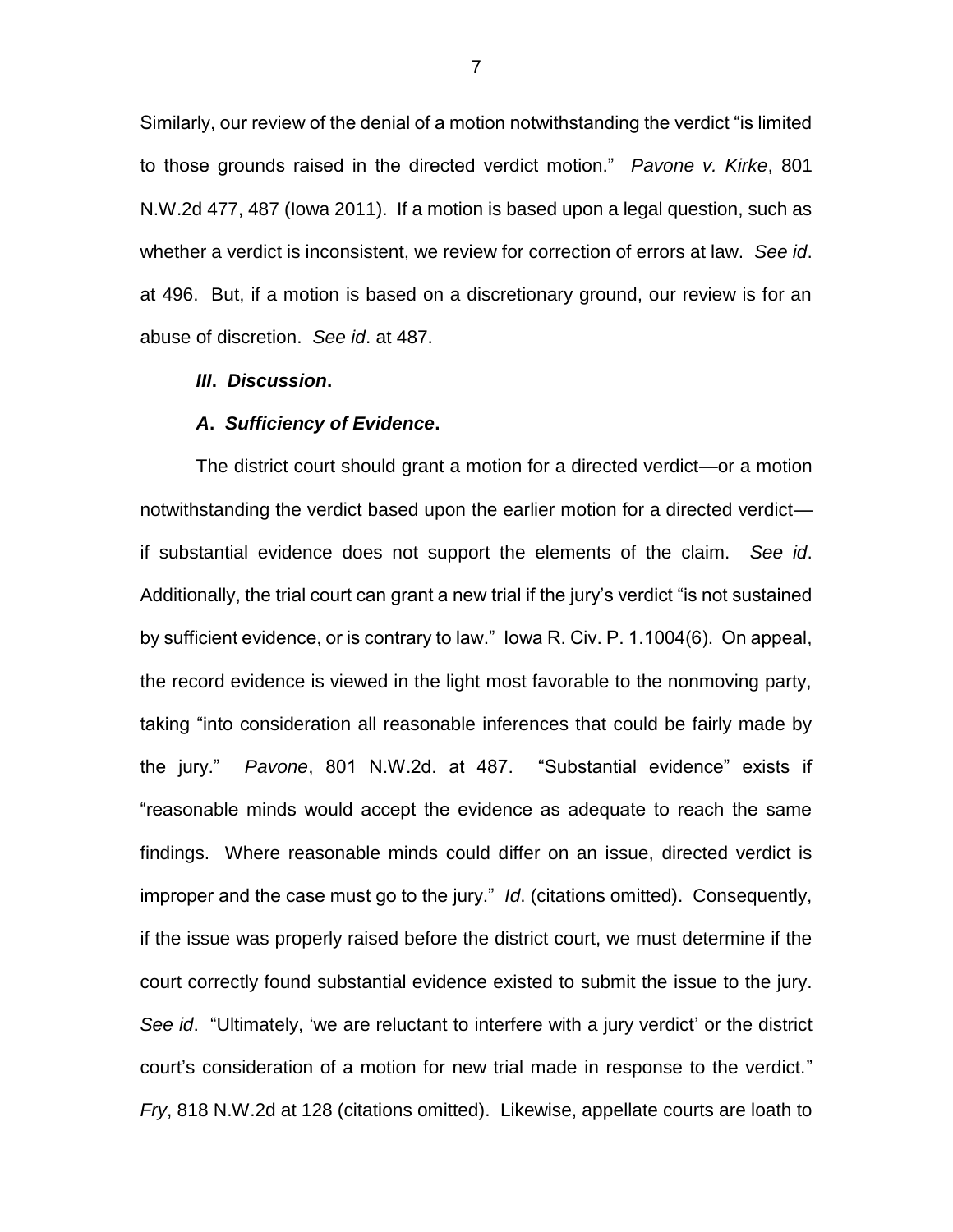interfere with the jury's assessment of damages, as such assessments are traditionally in the jury's purview. *See Sallis v. Lamansky*, 420 N.W.2d 795, 799 (Iowa 1988).

## *1***.** *Jury's No-Contract Finding***.**

Jeff first argues the court erred in not granting his motion for a new trial because the jury's interrogatory answer finding that he did not have a contract of employment with ATI was not supported by and directly contrary to the evidence at trial. He submits that "[a]ll parties admitted there was an agreement; their only disagreement was as to the terms of the contract."

All employment relationships are contractual in nature. Even at-will employment is contractual. *See Godfrey v. State*, 898 N.W.2d 844, 874 (Iowa 2017) (explaining "employment contracts are presumed to be at-will under Iowa law"); *Anderson v. Douglas & Lomason Co.*, 540 N.W.2d 277, 281 (Iowa 1995) (observing "the doctrine of employment at-will is merely a gap-filler, a judicially created presumption utilized when parties to an employment contract are silent as to duration"); *Toney v. Casey's Gen'l Stores, Inc.*, 372 N.W.2d 220, 222 (Iowa 1985) (recognizing tort of interference with a contractual relationship for an employment contract at will). But sometimes shorthand references in the case law seem to suggest at-will employment exists "in the absence of a valid employment contract." *See Phipps v. IASD Health Servs. Corp.*, 558 N.W.2d 198, 202 (Iowa 1997); *see also Theisen v. Covenant Med. Ctr., Inc.*, 636 N.W.2d 74, 79 (Iowa 2001) ("The doctrine of employment-at-will, well-established in Iowa law, permits an employer or employee who is not under contract to terminate employment at any time for any lawful reason."). In this case, the parties agreed Jeff was an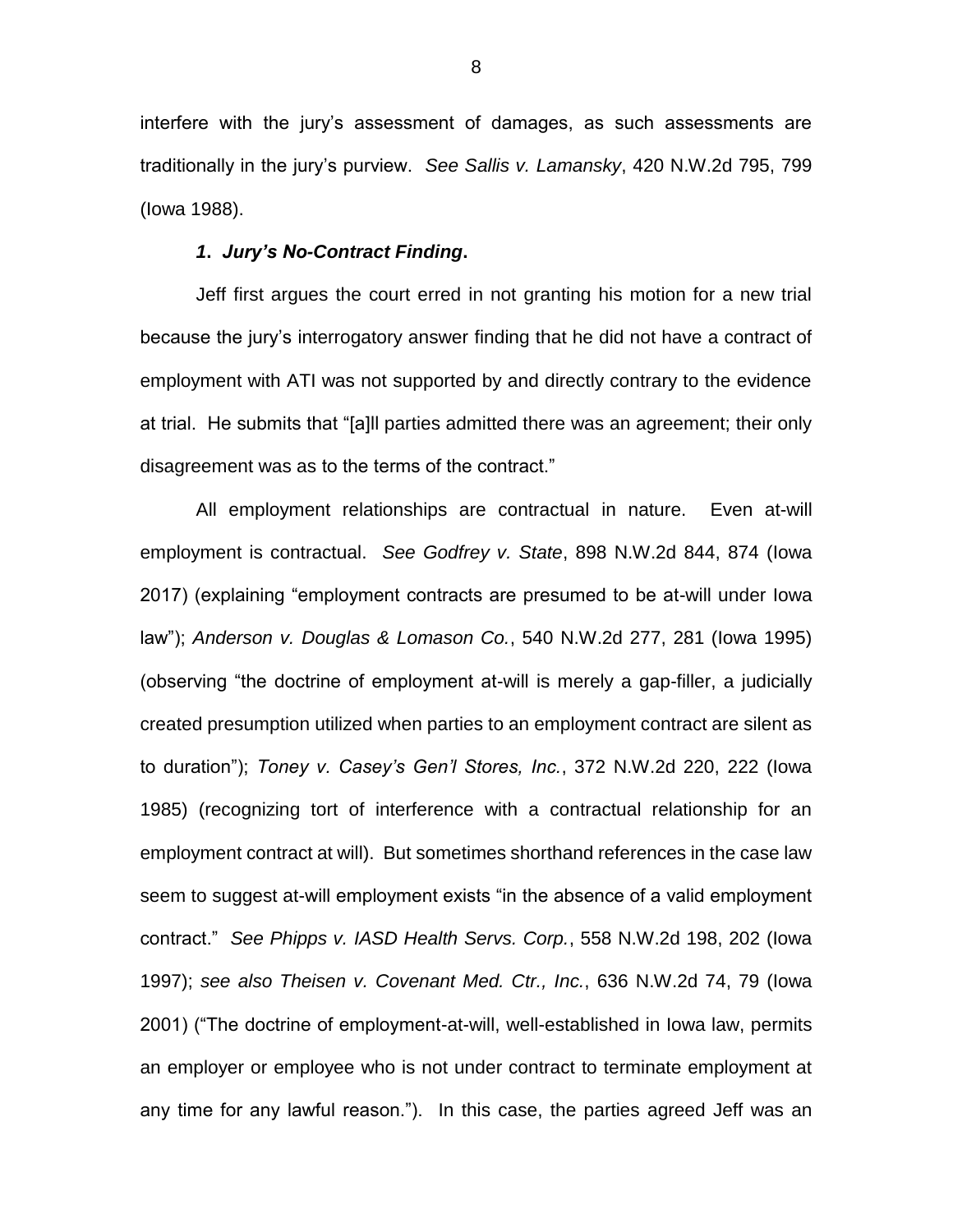employee of ATI. It is evidence from the parties' closing arguments and the related instructions and interrogatories provided to the jury that the fighting question was not the existence of the underlying employment relationship but whether Jeff and ATI entered into a contract involving profit-sharing terms. Viewing the evidence in light favorable to ATI, we find no error in the court's denial of Jeff's motion for new trial.

The jury was instructed that a "contract is an agreement between two or more persons to do or not do something" and that the

existence of a contract requires a meeting of the minds on the material terms. This means the parties must agree upon the same things in the same sense. You are to determine if a contract existed from the words and acts of the parties, together with all reasonable inferences you may draw from the surrounding circumstances.

*See also Schaer v. Webster Cty.*, 644 N.W.2d 327, 338 (Iowa 2002) ("For a contract to be valid, the parties must express mutual assent to the terms of the contract."). While a reasonable juror could have found Jeff's written notes to be a valid contract between Jeff and ATI regarding profit-sharing, the evidence also supports a finding to the contrary. Importantly, the notes are vague, hand-written, and, unclear as to what constituted "profits." The jury could reasonably find there was not mutual assent to the profit-sharing terms of the employment agreement and therefore no valid contract between Jeff and ATI concerning profit-sharing. Given two factual propositions where "each [is] supported by substantial evidence, the one the jury chooses stands." *Gabelmann v. NFO, Inc.*, 571 N.W.2d 476, 481 (Iowa 1997). Accordingly, we find no error in the court's denial of Jeff's motion for a new trial on this ground.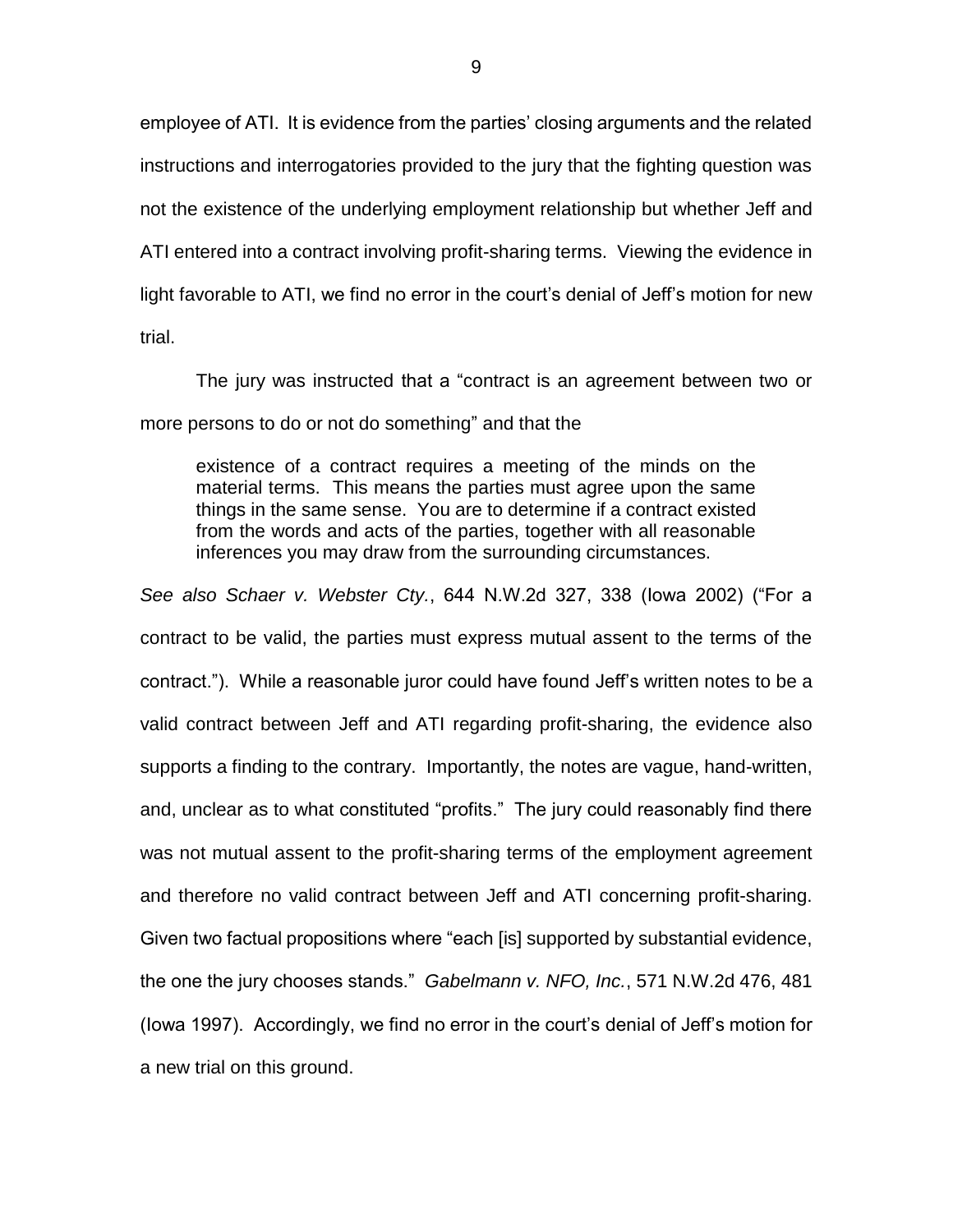## *2***.** *Jury's Damage Determinations***.**

Jeff, Lori, and FabCon also assert the jury's determination that Jeff caused substantial damages to ATI for his breach of fiduciary duty and interference was not supported by substantial evidence, and the district court erred in not granting them a new trial on this ground. Upon our review, we disagree.

Jeff, Lori, and FabCon complain that the jury did not explain how the damages it awarded was calculated, but they neither asked that the jury make such findings on the verdict form, nor did they raise the issue after the jury's verdict but before the jury was dismissed. In fact, after the jury returned the verdicts, counsel for ATI, Dean, and Carol informed the court "we agree that the verdict forms do not contain procedural irregularities and that the jury should be released." Counsel for Jeff, Lori, and FabCon also advised the court "there are no irregularities in the verdict forms that cannot be addressed with post trial motions and the jury should be released." Moreover, there is sufficient evidence in the record from which the jury could have found ATI sustained damages in the amounts the jury determined.

At trial, ATI's expert, a certified fraud examiner, testified that she completed an examination of ATI's bank and accounting records, and she formed an opinion that Jeff breached his fiduciary duty to ATI and caused ATI damages of over 1.4 million dollars. Additionally, evidence was presented showing ATI had prospective business relationships with several vendors with whom Jeff interfered and directed business to FabCon rather than ATI, along with invoices for business well over the amount found by the jury. Based upon that evidence, reasonable minds could accept the evidence as adequate to reach the same findings. Substantial evidence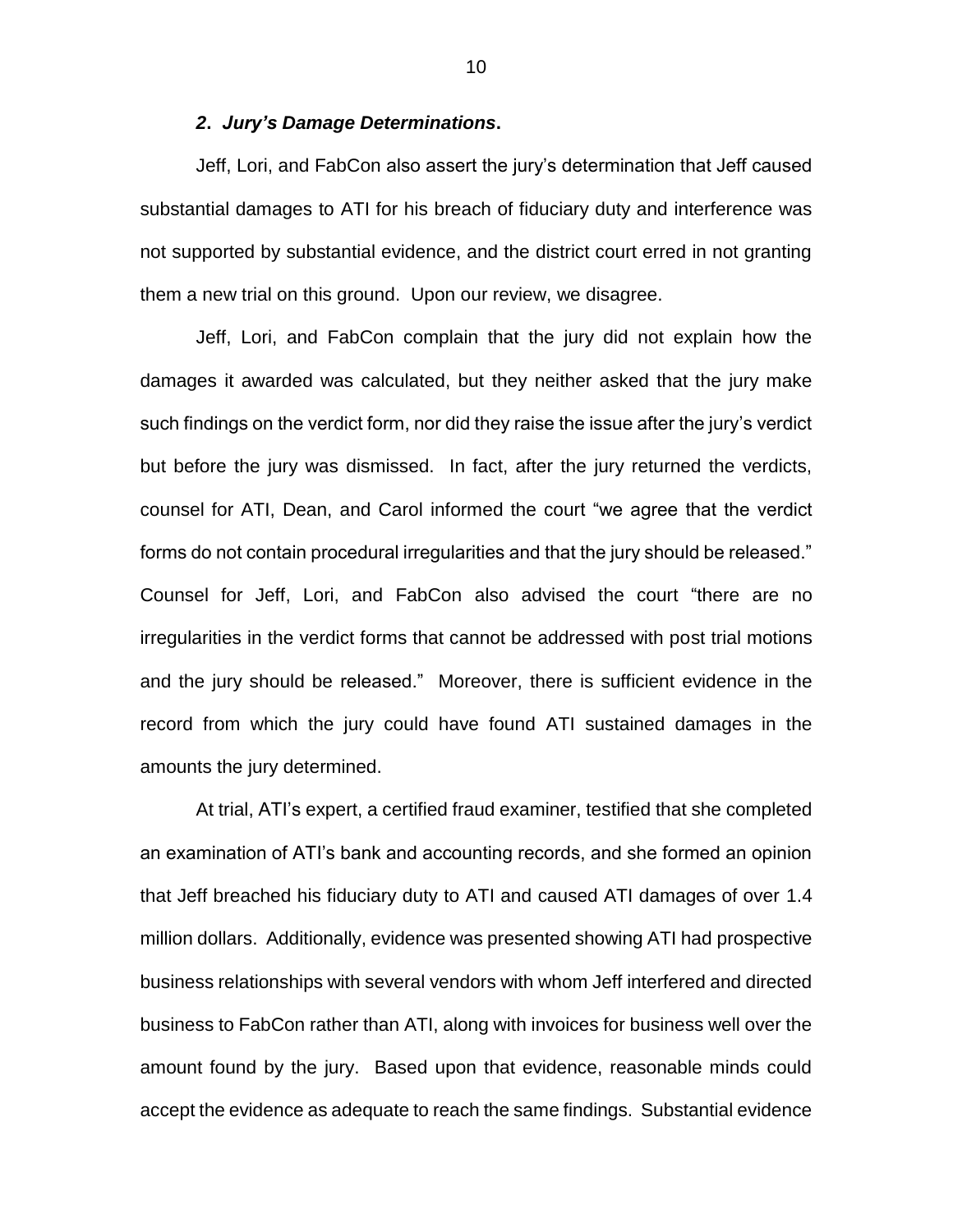supports the jury's damage determinations. We therefore find no error in the court's declination to grant the plaintiffs a new trial, and we affirm on this issue.

## *B***.** *Inconsistent Verdicts***.**

Whether a verdict is inconsistent is a question of law. *See Pavone*, 801 N.W.2d. at 487. A jury verdict is not inconsistent if it can be harmonized in a reasonable manner "with the jury instructions, the evidence, and inferences the jury could have drawn from that evidence." *Bryant v. Parr*, 872 N.W.2d 366, 376 (Iowa 2015). But if, "under this analysis, two answers or findings by the jury would compel the rendition of different judgments, the answers are inconsistent." *Id*. (citation omitted). A court may enter a judgment based on consistent answers but may not do so when the interrogatory answers are inconsistent. *Id*. Consequently, we would ordinarily first "determine if an inconsistency exists." *Id*.

## *1***.** *Interference with Prospective Business Relationship***.**

Jeff, Lori, and FabCon assert the jury's finding that Jeff interfered with prospective business relationships of ATI is inconsistent with its finding that Jeff's conduct was not directed specifically at ATI. ATI argues Jeff, Lori, and FabCon failed to preserve error on this claim because they did not object to the verdict form and did not object to an alleged procedural irregularity before the jury was discharged. We agree.

As noted earlier in this opinion, Jeff, Lori, and FabCon did not raise the issue of inconsistent verdicts before the jury was released and, in fact, advised the court "there are no irregularities in the verdict forms that cannot be addressed with post trial motions and the jury should be released." Error-preservation rules assist in ensuring "the opposing party and the district court are alerted to an issue at a time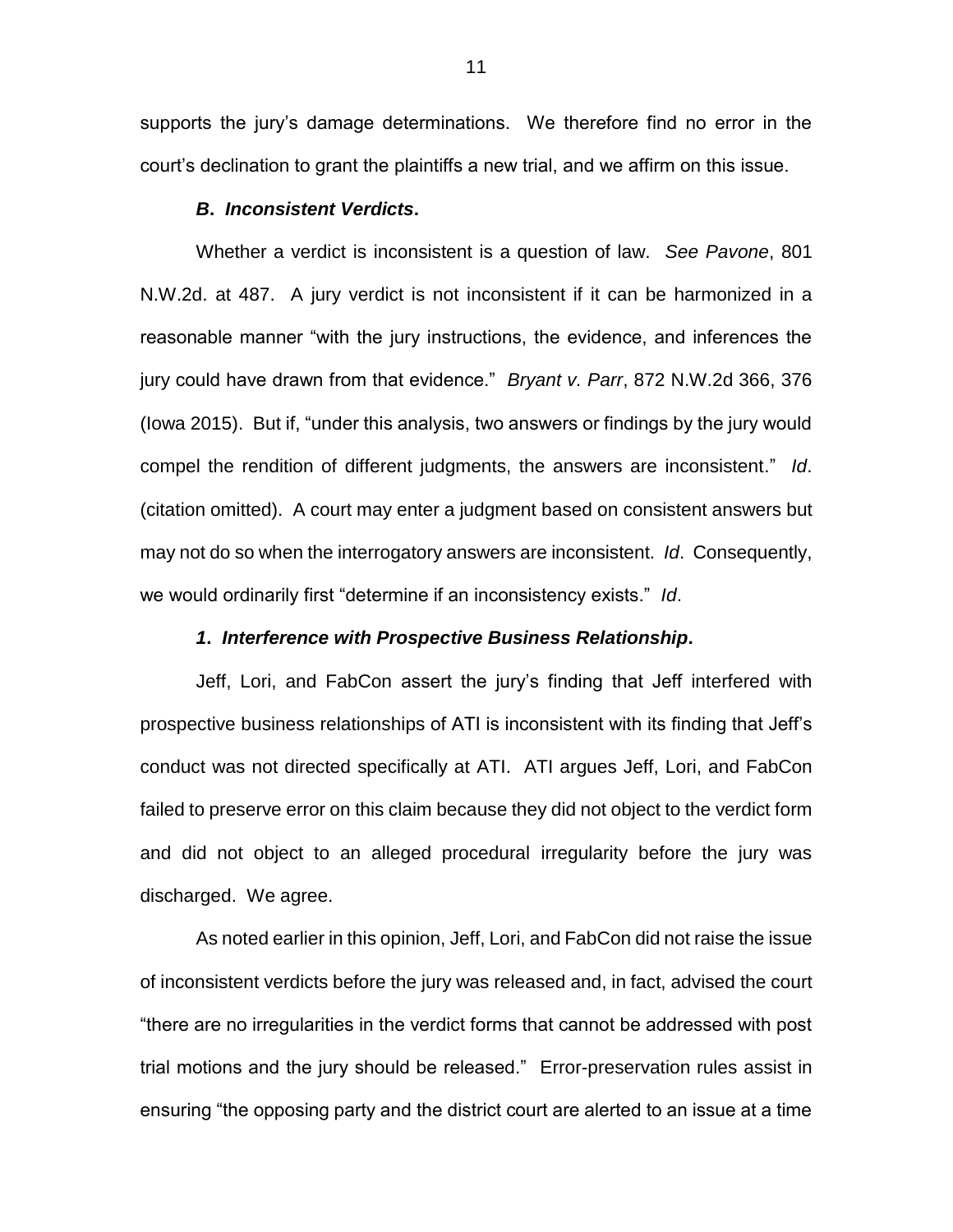when corrective action can be taken or another alternative pursued," as well as preserving precious "judicial resources by avoiding proceedings that would have been rendered unnecessary had an earlier ruling on the issue been made." *Top of Iowa Co-op. v. Sime Farms, Inc.*, 608 N.W.2d 454, 470 (Iowa 2000).

In their brief, Jeff, Lori, and FabCon state they preserved error when they "moved for directed verdict on this claim and filed a motion for new trial, a motion for judgment notwithstanding the verdict, and filed a timely notice of appeal." We note that a timely notice of appeal "has nothing to do with error preservation." *State v. Lange*, 831 N.W.2d 844, 846-47 (Iowa Ct. App. 2013); *see also* Thomas A. Mayes & Anuradha Vaitheswaran, *Error Preservation in Civil Appeals in Iowa: Perspectives on Present Practice*, 55 Drake L. Rev. 39, 48 (Fall 2006) (explaining that "[a]s a general rule, the error preservation rules require a party to raise an issue in the trial court and obtain a ruling from the trial court") (footnote omitted). Furthermore, the motion for new trial filed after the jury's verdict did not raise this specific issue, nor does it appear the district was court asked to address the issue,<sup>2</sup> nor did the district court address the issue in its ruling. We conclude Jeff, Lori, and FabCon did not properly preserve this issue for our review. *See Meier v. Senecaut*, 641 N.W.2d 532, 537 (Iowa 2002) ("It is a fundamental doctrine of appellate review that issues must ordinarily be both raised and decided by the district court before we will decide them on appeal."). Where error is not preserved on an issue there is nothing for an appellate court to review. *See State v. Manna*, 534 N.W.2d 642, 644 (Iowa 1995).

 $\overline{a}$ 

 $2$  We have no transcript of the post-trial hearing.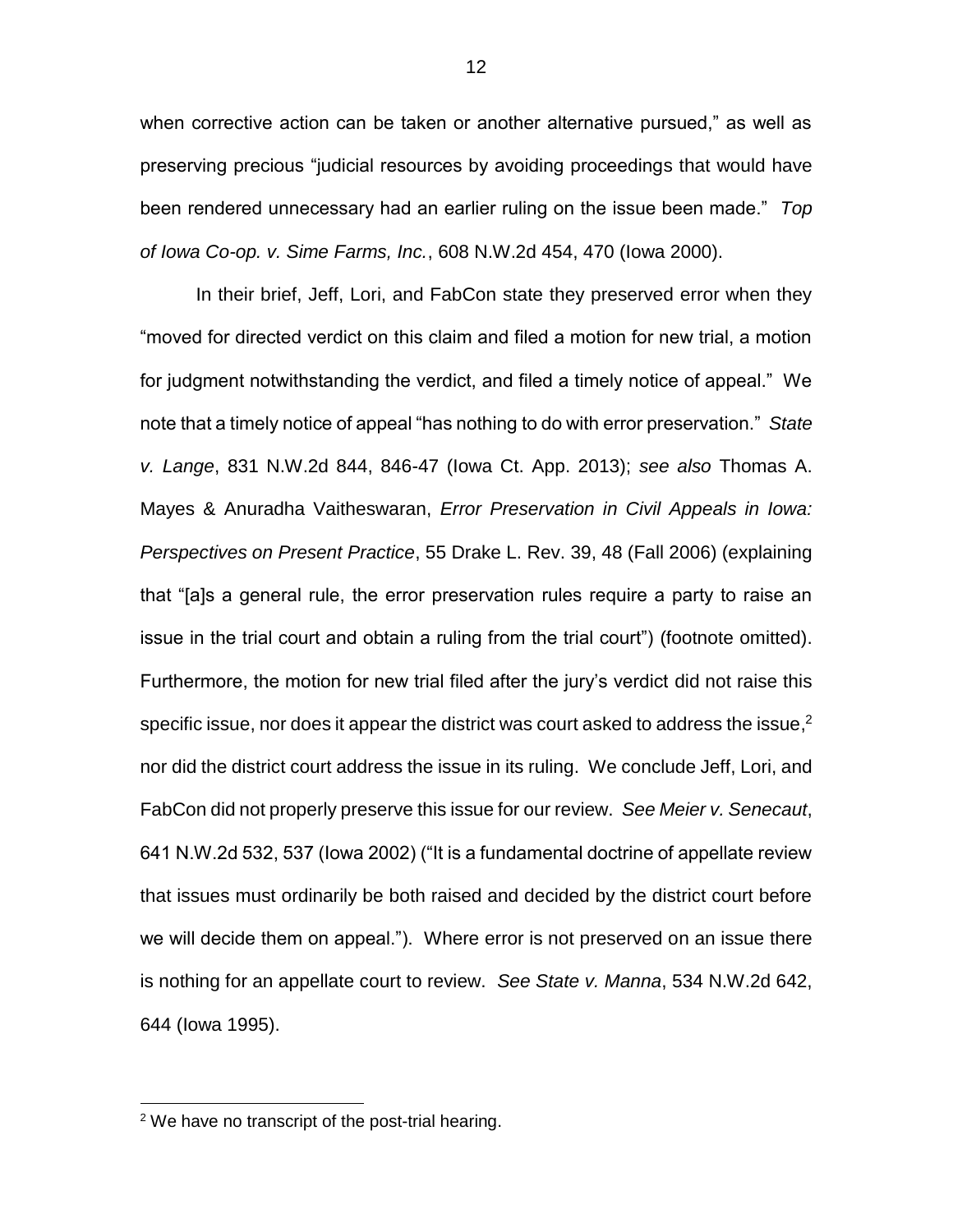But even assuming error had preserved upon the issue, we do not find the verdicts to be inconsistent. On the interference-with-prospective-businessrelationships claim, the jury found Jeff intentionally interfered with ATI's prospective relationships and caused damages of \$336,072.54. However, under the punitive damages special interrogatory, the jury was asked: "Was the conduct of Jeffery Anderson, Lori Anderson and Fabrication & Construction Services, Inc. directed specifically at Anderson Tooling, Inc., Dean Anderson and Carol Anderson?" All six parties were listed in the one question. No one asked that the names be split out so that the jury could specifically address Jeff's conduct, Lori's conduct, and FabCon's conduct, individually, against each of the opposing parties, i.e., as against ATI, and Dean, and Carol, individually. Considering all the jury instructions, the evidence, and inferences the jury could have drawn from that evidence, we believe the answer asking about all three plaintiffs, combined, differentiates the question from the singular question concerning Jeff, and thus the jury's answers are not necessarily inconsistent with each other. The answers do not compel the rendition of different judgments, given the questions asked. We find no inconsistency here.

## *2***.** *Jury's Conspiracy Determinations***.**

Similarly, Jeff, Lori, and FabCon argue the jury's conspiracy findings were inconsistent with the jury's other factual findings, citing the jury's determination that ATI's injury was "\$0–duplication." Though the issue was raised in their post-trial motion for a new trial, there is no indication the alleged inconsistency was brought to the court's attention before the jury was instructed in the case or after the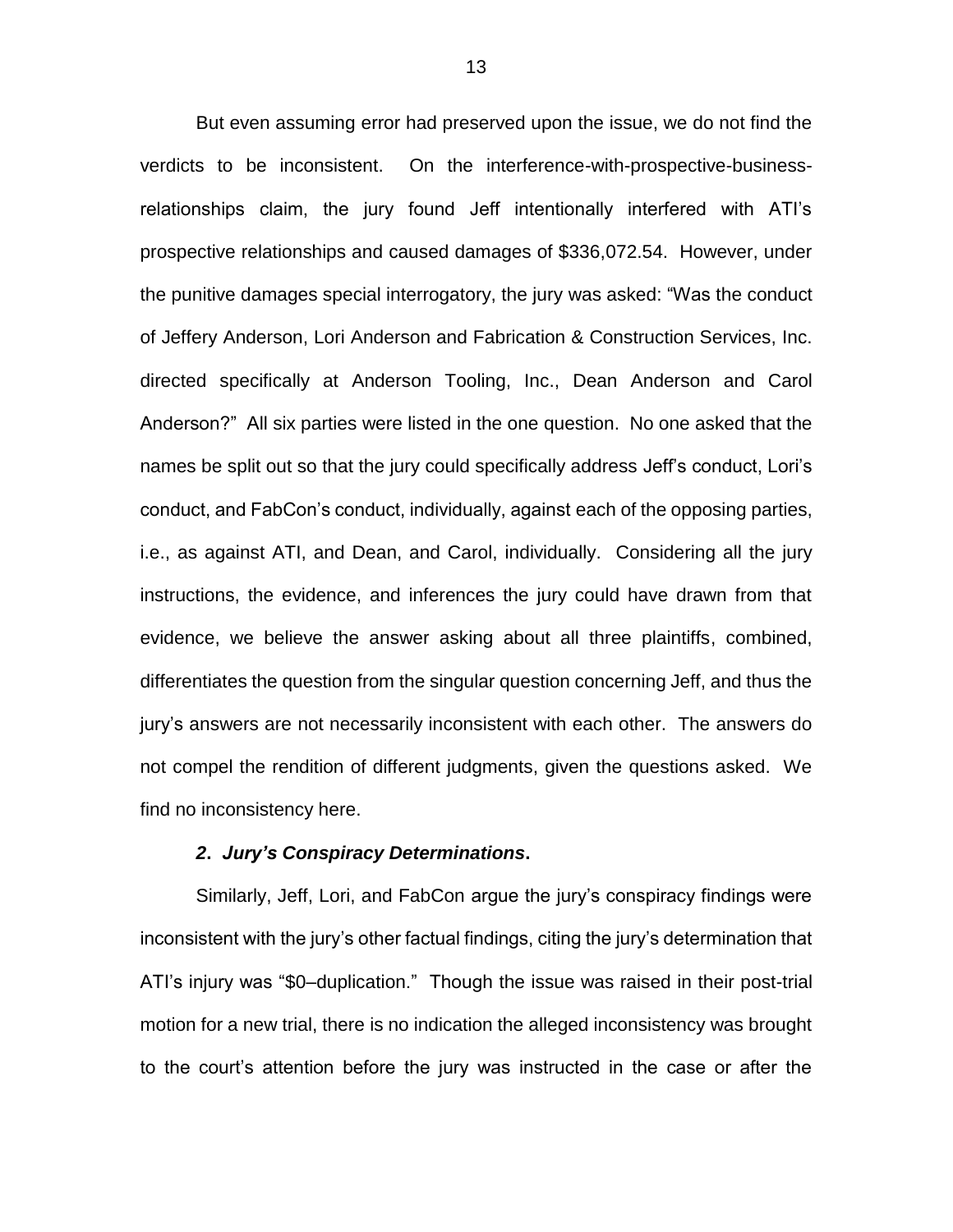verdicts were given but before the jury was released. We do not find this issue was preserved for appellate review.

But, even assuming it was preserved, we find no merit in the claim. The jury consistently found Jeff committed wrongdoing—interfering with ATI's prospective business relationships and breaching his fiduciary duties to ATI. The jury determined Lori and FabCon conspired with Jeff "to appropriate funds and projects belonging to [ATI]," and that ATI was damaged as a result of the conspiracy. Nevertheless, the jury awarded no damages. In reading the verdict form as a whole, we conclude the jury found that any damages resulting from the conspiracy were duplicative of the damages it already found were caused by Jeff's breach of fiduciary duty and interference. A conspiracy finding did not require a finding of any additional monetary damages to ATI. The jury recognized this by adding the word "duplication" next to its finding of zero damages to ATI as a result of the conspiracy.  $3$  There is no inconsistency here.

#### *C***.** *Liability of Lori and FabCon***.**

 $\overline{a}$ 

Finally, Lori and FabCon assert the district court erred in finding them jointly and severally liable, based on the jury's conspiracy findings, for the judgment entered in favor of ATI. They take issue with the verdict form's lack of specificity as to what exactly Lori and FabCon conspired with Jeff to do, and they argue the lack of information along with the jury's award of no damages for the conspiracy means the district court erred in amending and modifying its judgment to hold Lori

 $3$  The jury was instructed, "A party cannot recover duplicate damages. Do not allow amounts awarded under one item of damage to be included in any amount awarded under another item of damage."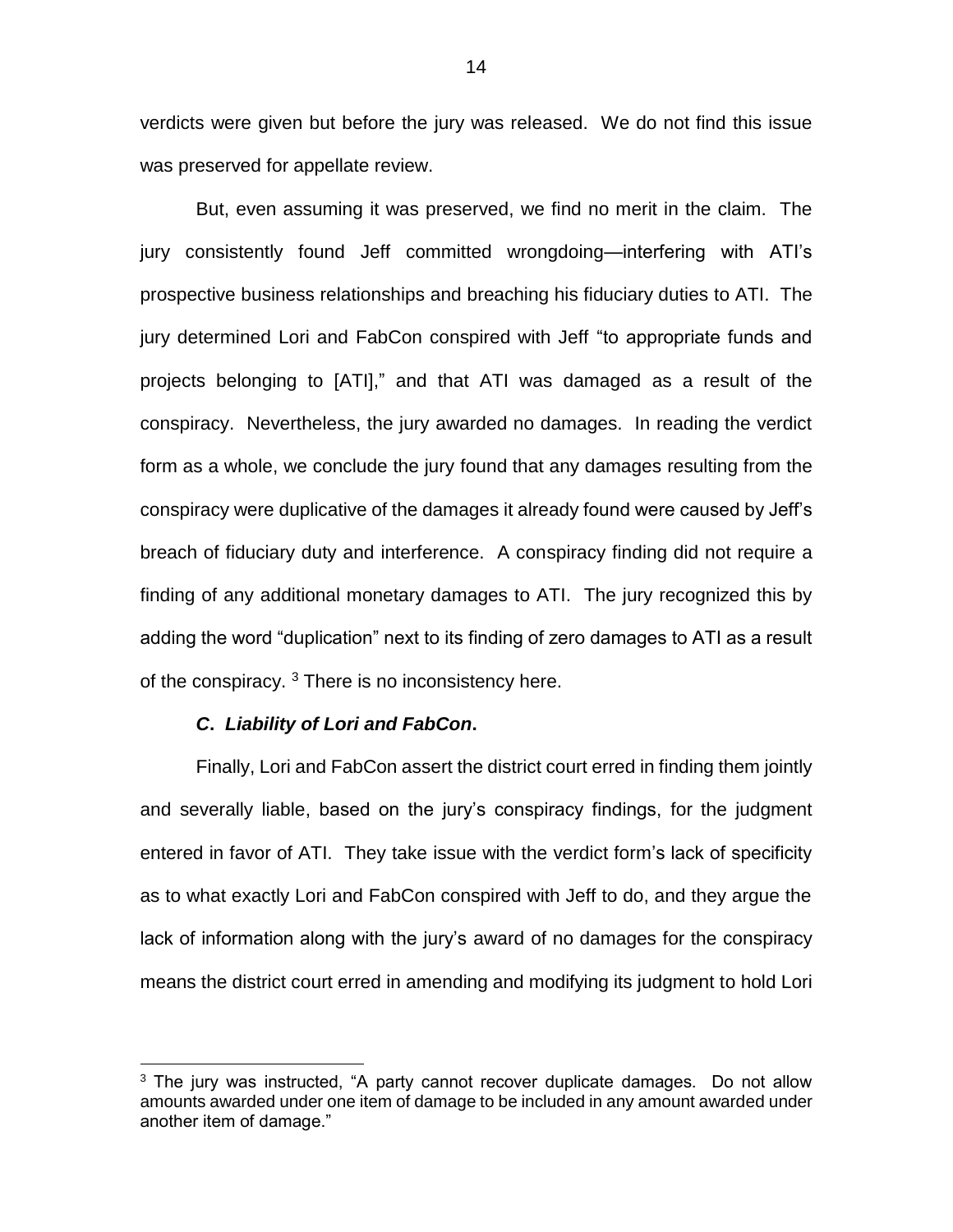and FabCon jointly and severally liable for the judgments against Jeff. Ultimately, we conclude the district court erred in amending and modifying the judgment to hold Lori and FabCon jointly and severally liable for the entire judgment entered in favor of ATI and against Jeff.

"Civil conspiracy is not in itself actionable; rather it is the acts causing injury undertaken in furtherance of the conspiracy [that] give rise to the action." *Wright v. Brooke Group Ltd.*, 652 N.W.2d 159, 172 (Iowa 2002). Consequently, "conspiracy is merely an avenue for imposing vicarious liability on a party for the wrongful conduct of another with whom the party has acted in concert." *See id.*

The jury was instructed that in order for ATI to recover on its conspiracy claim, it had to prove Jeff "committed the wrongs of conversion, intentional interference with a prospective business advantage, breach of fiduciary duty, or misappropriation of trade secrets," and that Lori and FabCon "participated in a conspiracy with [Jeff] to appropriate funds and projects belonging to ATI." The jury found that Lori and FabCon participated in a conspiracy with Jeff "to appropriate funds and projects belonging to [ATI]." The only tortious wrongs the jury found Jeff to have committed were interference with ATI's prospective business relationships and his breach of fiduciary duties to ATI.

A conspiracy to appropriate funds and projects *belonging* to ATI necessarily falls outside the tort of interference with *prospective* business relationships. The jury was instructed "'prospective business relationship' means a reasonable likely business relationship of financial benefit to ATI." "Likely" does not equate to funds and projects already owned or in the possession of ATI. Therefore Jeff's tortious interference conduct cannot be the basis of a conspiracy to appropriate funds and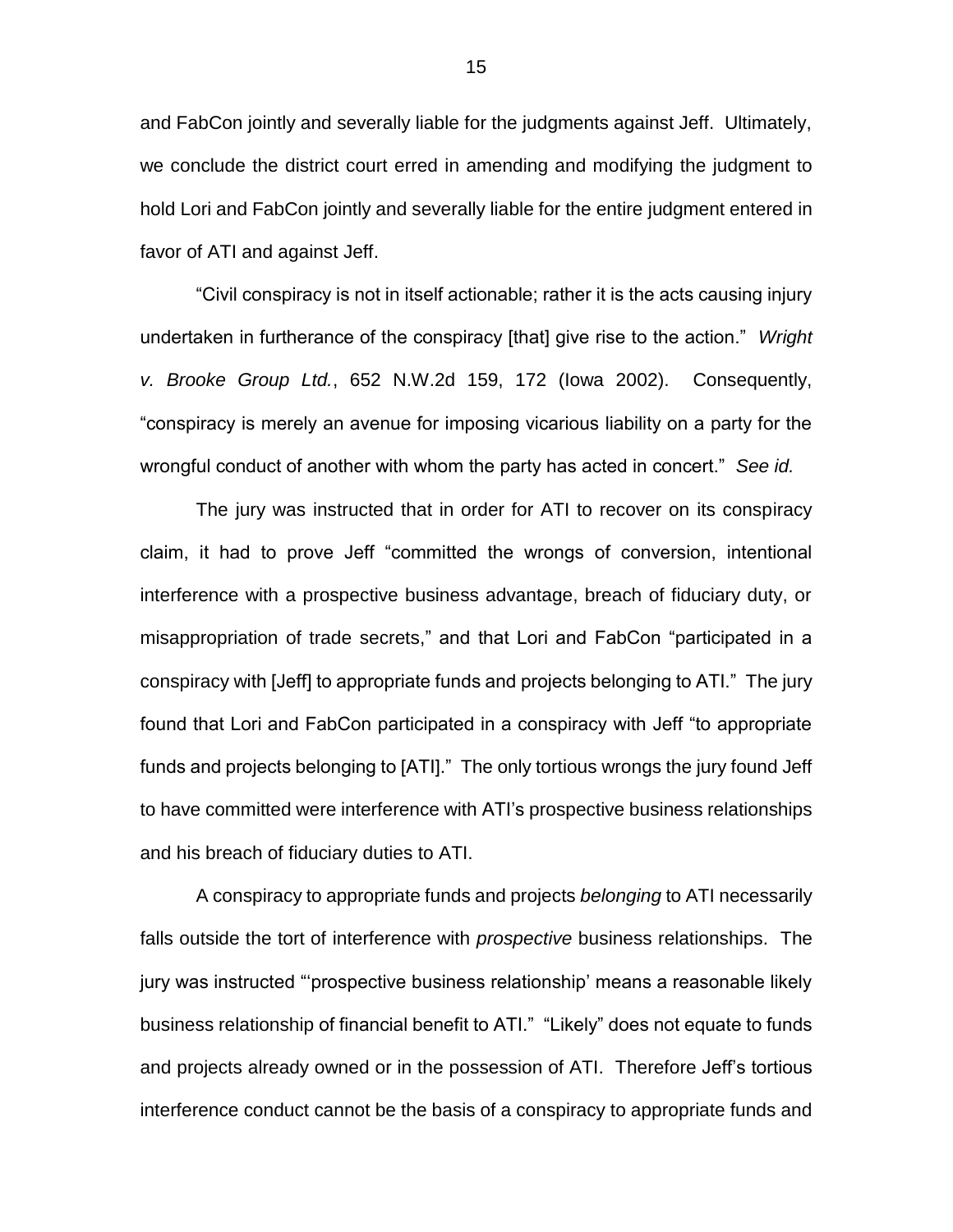projects belonging to ATI.<sup>4</sup> Furthermore, we note the jury specifically found that Jeff did not exercise wrongful control or dominion over property belonging to ATI.<sup>5</sup> We find Lori and FabCon should not be held jointly and severally liable for that part of the judgment pertaining to the jury's damage award for Jeff's intentional interference with ATI's prospective relationships.

With regard to Jeff's breach of fiduciary duty tortious conduct, the jury was instructed "a fiduciary has a duty to disclose all material facts in dealing with the other party to permit the other party to make an intelligent, knowing decision in such dealings." Specifically, Jeff "owed a fiduciary duty of loyalty to ATI to not engage in any other service or business or to compete to the detriment of ATI," and "to act in all things wholly for the benefit of ATI." The jury was instructed that a breach of fiduciary duty also included the "misappropriation of profits, property, business opportunities, and trade secrets of one's employer." The instructions limited the scope of the conspiracy to the appropriation of funds and projects belonging to ATI. The jury found that neither Jeff, Lori, nor FabCon exercised wrongful control or dominion over property belonging to ATI. The jury found that Jeff's misappropriation of trade secrets caused no damage to ATI. As we concluded above, Jeff's interference with prospective business relationships does not fall within the limited scope of the conspiracy. In view of all the above, we fail to see how Jeff's breach of fiduciary duty to ATI falls within the scope of the

 $\overline{a}$ 

<sup>&</sup>lt;sup>4</sup> The jury fund that Lori did not interfere with ATI's prospective business relationships. Although the jury found FabCon did interfere with ATI's prospective business relationships, it found that the interference did not prevent ATI from entering into any or all of the relationships.

<sup>&</sup>lt;sup>5</sup> The jury also found that Lori and FabCon did not exercise wrongful control or dominion over property belonging to ATI.